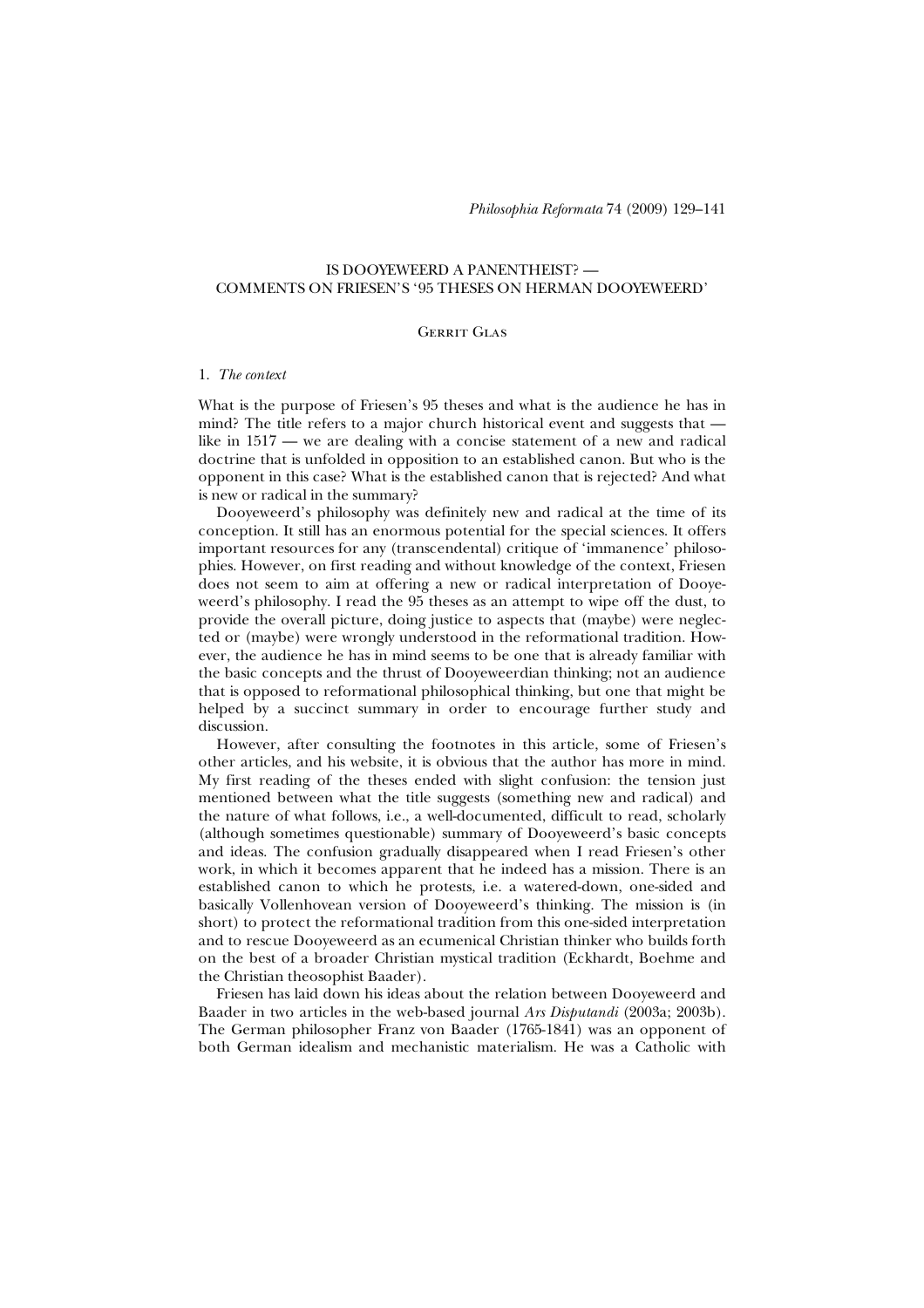strong inclinations toward Eastern Orthodoxy. As proponent of non-dualism he tried to anchor Christian thinking in the mysticism of Meister Eckhart and Jacob Boehme. Friesen's first article attempts to delineate the commonalities between Dooyeweerd and Baader on crucial issues like the religious root of philosophy, idolatry as absolutization of the temporal, the ground motives, cosmic time, the supratemporal heart, the analogy of the prism and so on. The second article tries to make a case for Baader's influence on Abraham Kuyper: both were anti-dualists and both strived for a reformation of the special sciences.

Two other articles appeared in this journal (Friesen 2005a; 2005b). Both shed additional light on the relation between Dooyeweerd and Baader. The first article describes the possible influence of the Austrian philosopher, economist and sociologist Othmar Spann (1878-1950) on Dooyeweerd. Spann was one of those early  $20<sup>th</sup>$  century philosophers who despised atomistic rationalism and tried to develop a philosophy of totality (*Ganzheit*) in which the individual is organically integrated into the whole. In his own conception he incorporated many insights of Baader. The second article tries to disentangle Vollenhoven's and Dooyeweerd's different approaches to philosophy. This difference is present at almost every point according to Friesen. Both Vollenhoven and Dooyeweerd, in their own manner, said that these differences only concern technical points and do not touch their agreement at a religious level. Friesen seriously doubts this claim of both thinkers. He believes Dooyeweerd and Vollenhoven also differed on religious matters. Vollenhoven is for him the representative of a rationalist form of Protestant thought. Dooyeweerd on the other hand developed in the course of his career into a veridical ecumenical thinker, by incorporating elements of an older and more inclusive mystical Christian tradition, a tradition that is panentheist rather than pantheist and that is open for exchange with other world religions such as Hinduism. In his online publications Friesen draws analogies between Dooyeweerdian concepts and ideas on the one hand and insights from Eastern orthodoxy and Hinduism on the other hand.

## 2. *An uncalled-for reservation*

Although this is not the place for a review of the earlier articles I cannot withstand the urge to express some reservations with respect to the idea of an important influence of Baader on Abraham Kuyper (and subsequently Dooyeweerd). I do this in view of what I am going to say about the current article. Already on the basis of a brief consultation of the first volume of *Encyclopedie der Heiligen Godgeleerdheid* it seems highly unlikely that Baader has exerted a major influence on Kuyper. <sup>1</sup> I mention specifically this text because Friesen quotes from this work to support his thesis. Volume I, second part, chapter 3, section

<sup>1</sup> Friesen refers to Vol. I, p. 370 of the Wormser first edition of 1893 (the article erroneously refers to the year 1894).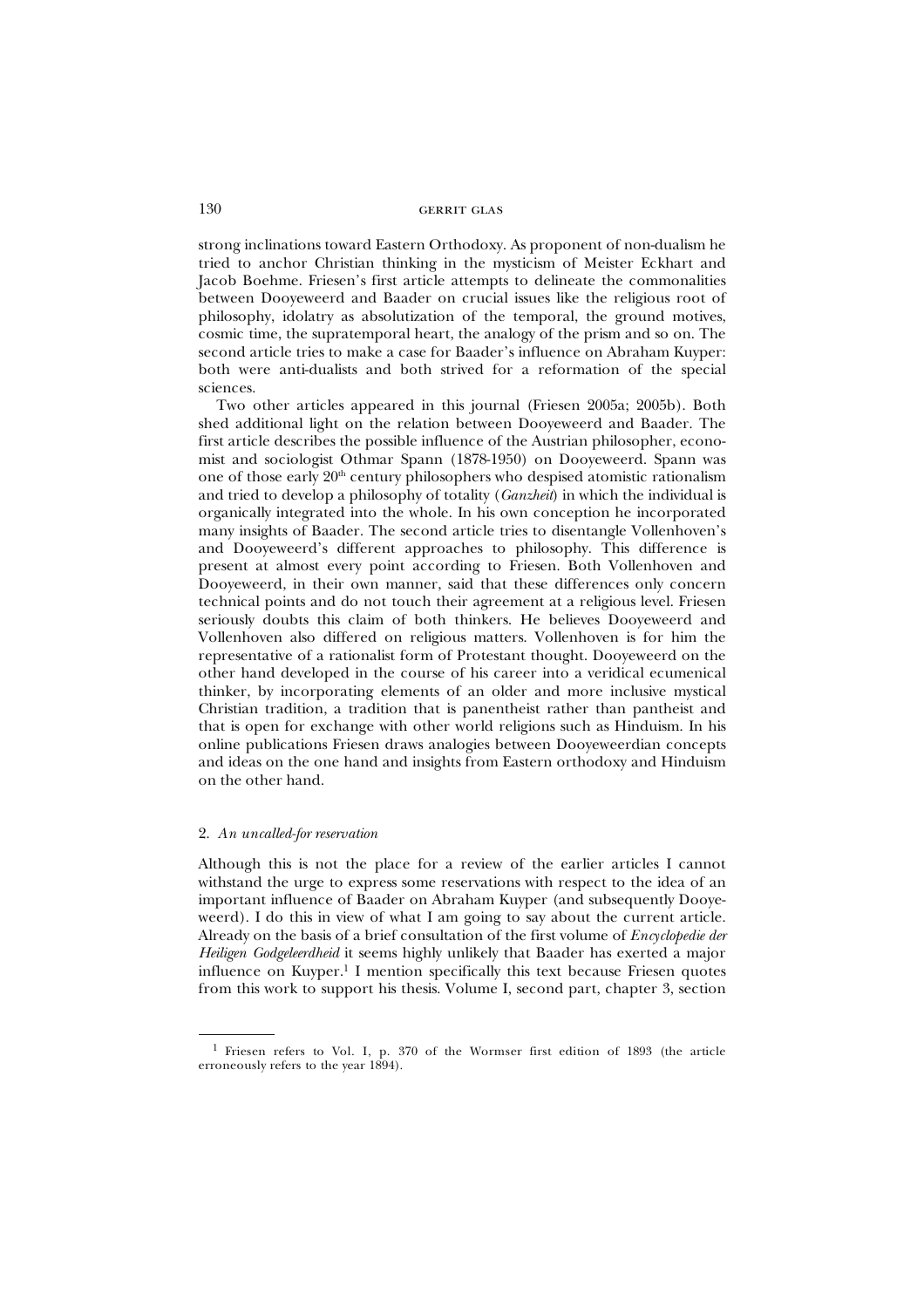iii-iv of the *Encyclopedie* — in which the quotation can be found — contains a more than 200 page discussion of the 'newer philosophy' (from Immanuel Kant onward), divided into more than 50 paragraphs, each devoted to one (or two) theologians and/or philosophers. <sup>2</sup> None of these paragraphs is on Baader. He is actually only referred to in a few sentences. To make a case for a substantial influence on Kuyper by Baader requires an amount of evidence that is not met with these few quotations. This also holds for the other quotations. The work of Abraham Kuyper is immense. There are simply too few quotations to bear the burden of proof. <sup>3</sup> The (few) occasions in which Kuyper refers to Baader show a mix of reverence and reservation — reverence for Baaders's powerful nondualism and reservation for his pantheism. There is nothing that suggests that Kuyper is concealing anything here. The references are quite straightforward: he admires him on certain points (the two points Friesen mentions: non-duality and the inner reformation of the special sciences) but he rejects his framework of thinking and its pantheist implications.

Friesen is aware of this and suggests in addition that a more favourable interpretation on the part of Kuyper might have revealed the deep correspondence between his (Kuyper's) and Baader's thinking. Kuyper erroneously interpreted Baader's pantheism as an identity philosophy, i.e., as a form of thinking in which God and man, spirit and matter are part of the same being. There are however forms of mysticism that do not fall prey to the ontological monism to which such identification leads. Friesen calls these forms of thinking 'panentheistic' or non-dualistic. It is because of this misinterpretation that Kuyper did not understand the familiarity between his and Baader's mysticism. Baader's pantheism is a form of non-dualism and this nondualism differs fundamentally from monism (in which God and the world are part of the same being), according to Friesen. He sees Dooyeweerd as the thinker who understood this and who saw the correspondence between Kuyper and Baader. Dooyeweerd, in other words, understood Baader's non-dualism in its real non-monist sense and, accordingly, read this non-dualism into Kuyper's work. This leads to the peculiar situation that Kuyper is read (by Dooyeweerd) against Kuyper to uncover the real mystical, non-dualist element in his thinking. For instance, the famous sentences in the first *Lecture on Calvinism* about "that point in our consciousness in which our life is still undivided and lies comprehended in its unity" and "where .. all the rays of our life converge as in one focus", were probably not understood by Kuyper in their real mystical

 $^2$  I consulted the second edition issued in 1908 (Kampen: Kok).  $^3$  If such influence was indeed a fact, than Kuyper has concealed this. One might then speculate about the reasons why Kuyper would do so: he could have been influenced so obviously that he simply forgot to mention his teacher. This is highly implausible in view of the excessive degree of explicitness of Kuyper's thought. He could also have had opportunistic reasons not to mention the influence Baader has exerted, which is also highly implausible given Kuyper's independence of thought and his immense personality. He finally might have been ambivalent about this influence and not be sure about what to make of it; which is also highly unlikely given the fact that Kuyper is quite clear in the paragraphs he devotes to Baader.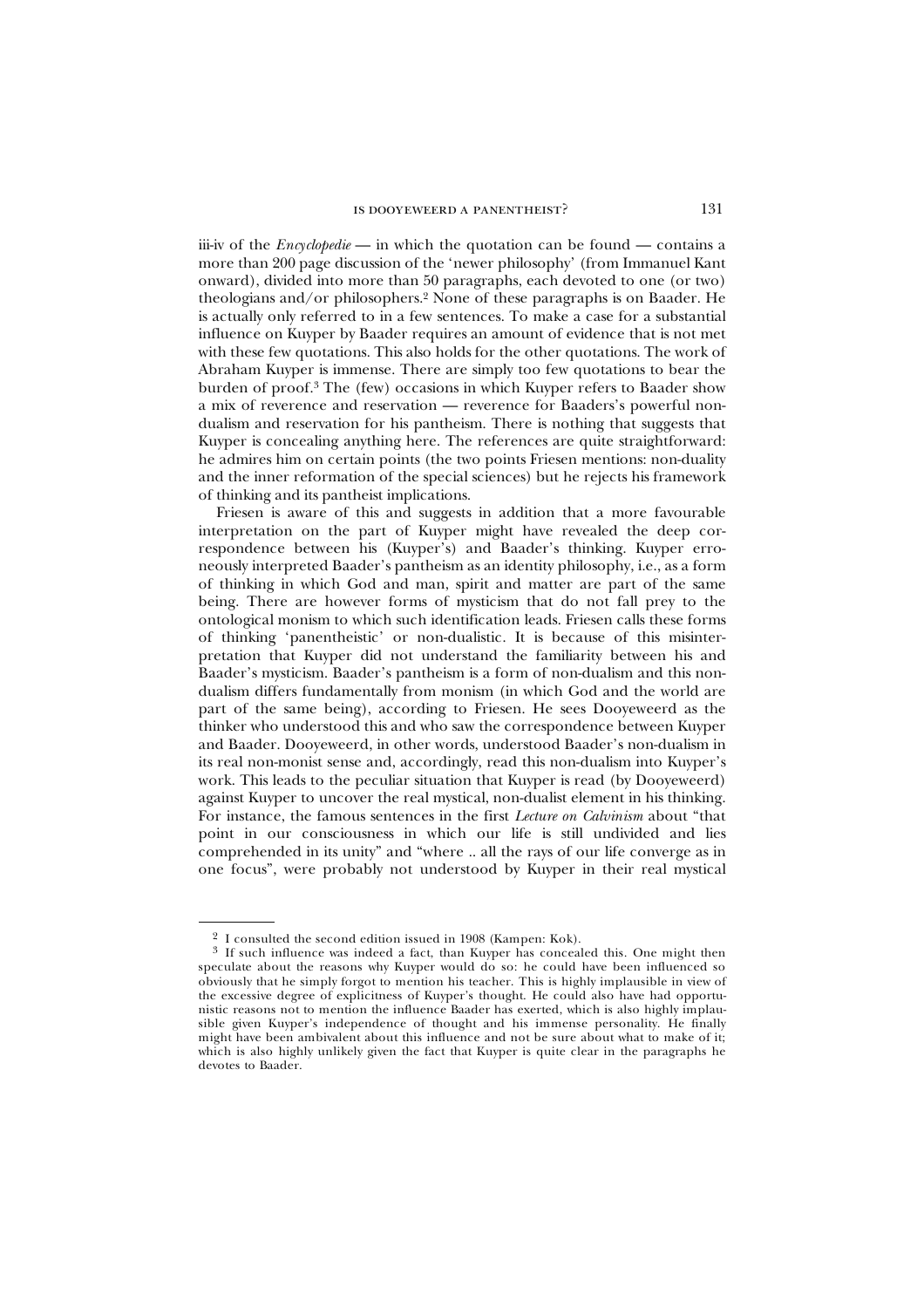sense.4 It is via Dooyeweerd that we now can understand their mystical potential.

The issue is interesting, and there is certainly a case to make of Dooyeweerd's concept of being and the framework he develops to understand the relation between God and creation. However, the arguments for a substantial influence of Baader on Kuyper are quite weak to my opinion. More than once the question has been raised as to whether Dooyeweerd's conception of time, the metaphor of the prism and the entire framework of convergence and divergence do not bear at least some resemblance with a Neoplatonic conception of being, with God as Origin at the top of the pyramid and created reality in its manifoldness at the bottom. Although I am not convinced this interpretation is right, I see a fruitful area of debate about the way Dooyeweerd organized his thought on the relation between God and created reality. Is the framework he develops appropriate? Concepts such as boundary, cosmic time order, modal aspects (as breaking the coherence of meaning totality), convergence and divergence, are clearly meant to reveal in a philosophical way the richness of creation and its dependence on the Creator. However, by revealing creational abundance these terms may at the same time conceal other aspects, for instance the fact that God speaks, that creational structures have become distorted, that God can be met in non-propositional ways, and that human beings find God in the multiplicity and particularity of their concrete lives (instead of in some form of conscious concentration).

I cannot follow this thread here any longer, what I say is meant to make explicit in which way I read Dooyeweerd: as a Neocalvinist thinker who develops a fascinating philosophical framework that enables him to discuss the philosophical issues of his time with his contemporaries. Maybe Dooyeweerd's framework was erroneous or ill-conceived at some points; maybe his terminology resembles Neo-Kantian or Neoplatonic or even mystic concepts at other places. And maybe Dooyeweerd wanted too much in his attempt to combine a strong anthropological antidualism with the idea that the human person is both temporal and supratemporal (cf. for this issue also the final paragraph of section 3 of this article). However, all these weaknesses and problems do not transform him into a Neokantian, or a Neoplatonist, or a mystic, even not in the non-dualist and panentheist sense of Ruusbroec, Eckhart, Boehme, Baader, or Friesen. The notion of (supratemporal) concentration, for instance, is first of all meant to express the ultimately religious rootedness of all human activity and experience. Behind this is the Calvinistic valuing of ordinary life, the denial

<sup>4</sup> The entire passage reads: "If such an action is to put its stamp upon our entire life, it must start from that point in our consciousness in which our life is still undivided and lies comprehended in its unity, — not in the spreading vines but in the root from which the vines spring. This point, of course, lies in the antithesis between all that is finite in our human life and the infinite that lies beyond it. Here alone we find the common source from which the different streams of our human life spring and separate themselves. Personally it is our repeated experience that in the depths of our hearts, at the point where we disclose ourselves to the Eternal One, all the rays of our life converge as in one focus, and there alone regain that harmony which we so often and so painfully lose in the stress of daily duty. In prayer lies not only our unity with God, but also the unity of our personal life." *Lectures on Calvinism* pp. 6-7 (http://www.neocalvinisme.nl/tekstframes.html) or Kuyper (1899, 11).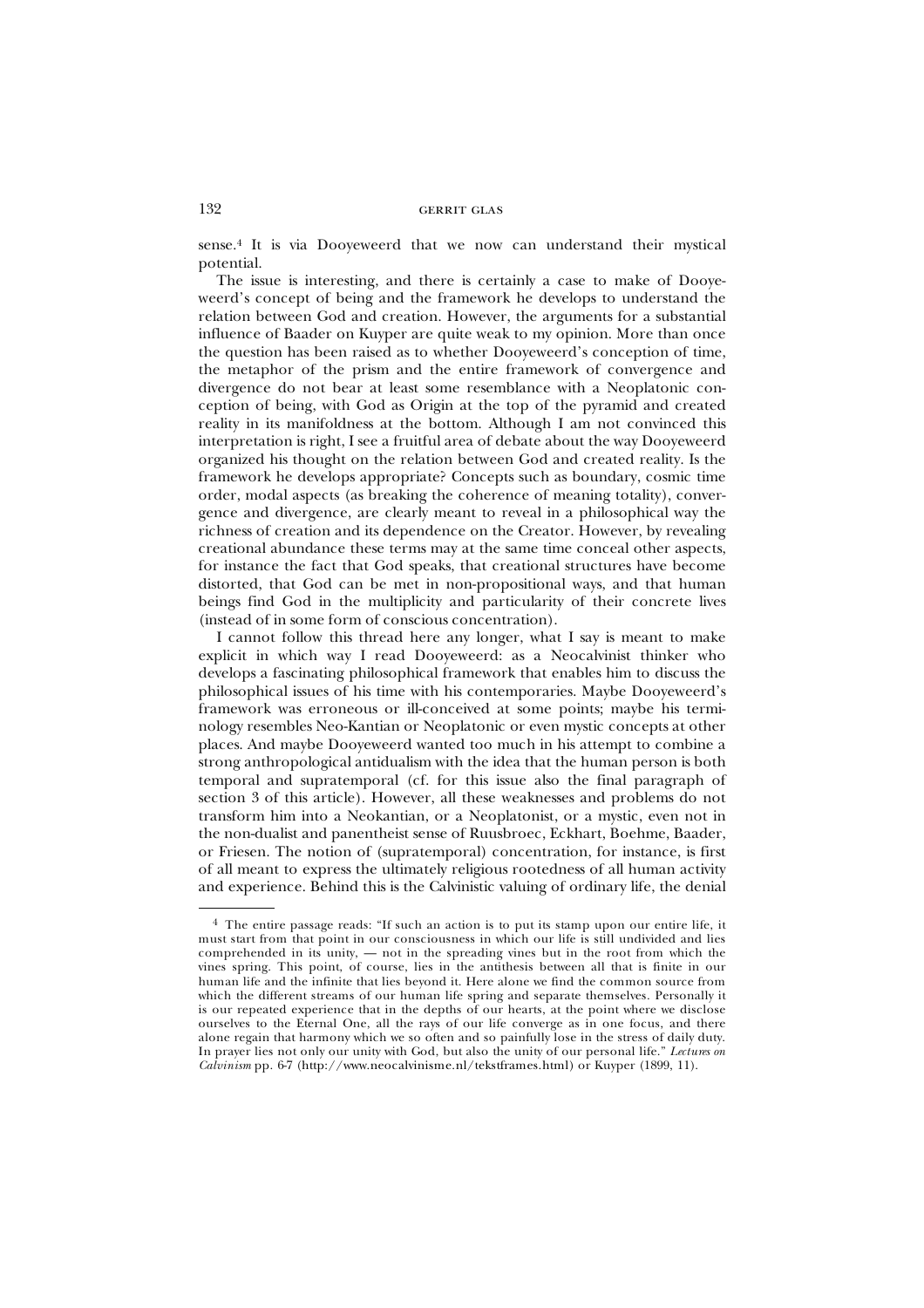of a dichotomy between profane and sacred spheres of life, and a rejection of the idea that humans need mediation by something specifically religious (be it the clergy, icons, rituals, sculptures, or spiritual practices) to stay in touch with the Almighty. We find God in the turmoil of our manifold, divergent, and distorted lives. To live *coram Deo* does not require special acts of consciousness.

To be fair, Friesen does not explicitly suggest that such special acts of consciousness are needed. His favorite concept in this context is the Dooyeweerdian concept of 'enstasis'. Dooyeweerd developed this concept in opposition to what he called the antithetical attitude of thought which is characteristic for theoretical thought. Naïve experience has no 'opposite', it is embedded in the fullness of individual temporal reality (*NC* II, 468). Dooyeweerd, indeed, speaks of an '*Erleben'* and an '*Hineinleben'* of the full temporal reality as it presents itself in the typical structures of individuality and their relations (*NC* II, 474). All experiential modes are open and active in this state, but no one gains precedence over others. Such experience is also and at the same time a form of selfexperience, according to Dooyeweerd. The intuitive awareness of modal diversity and coherence in naïve experience is possible because the modal functions are 'our own' in cosmic time, he says. They come to an "actual and conscious contact" in our intuition (*NC* II, 474). The selfhood functions as point of reference in this contact - even stronger: the selfhood makes it possible that the modal aspects of temporal reality are not alien to us, but "cosmically our own".

Friesen however makes something different of the concept of 'enstasis'. The state of enstasis is not just ordinary naïve experience, but an empathic form of embeddedness, which is marked by a lack of conceptual fixedness and an absent sense of modal difference.5 When a person reaches this state of empathy or receptive attentiveness, there is an 'inner stillness', which orthodox writers have called *hesycheia*, an inclusive state of self-awareness. This latter state can theologically be interpreted (Friesen quotes from a meditation by Abraham Kuyper) as a coming together of a divine downward movement and a human upward movement. <sup>6</sup> Both movements come together in the state of enstasis. Mysticism is concerned with the coordination between the two movements. It is not simply the upward movement from man to God, a movement that absolves one from daily activities and worries. Panentheism means that we are 'in' God, or, as the apostle Paul says, 'in' Christ. It is not the other way around, God is not the same as us. However, as may be clear, Friesen's interpretation of enstasis refers to a certain religious state, whereas Dooyeweerd has a much broader conception of enstasis in mind. For Dooyeweerd, it is basically the state in which we are when we do not theorize. In naïve experience our intuition is opened in the foundational (and not in the transcendental) direction (*NC* II,

<sup>5</sup> This is already slightly different from what Dooyeweerd says. For Dooyeweerd in naïve experience there is no absence of experience of modal difference. Coherence and diversity are simply given, and experienced in a non-thematic way. One may be aware (modal

 $\frac{6}{10}$  Zie http://www.members.shaw.ca/jgfriesen/Mainheadings/Kuyper.html (consulted on April 23 2009) 'Additional notes on Dooyeweerd and Kuyper' (after the references).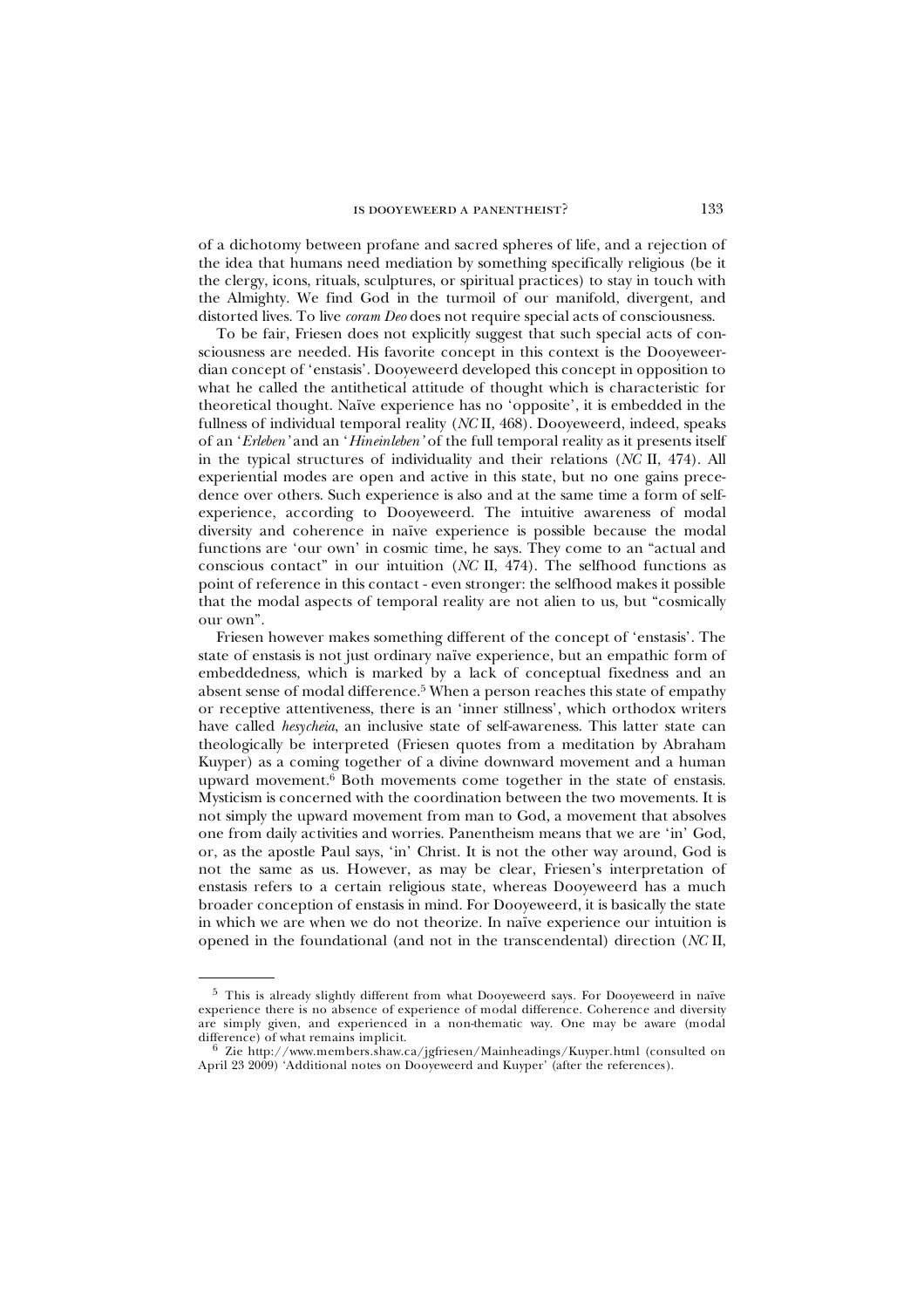474). Friesen, on the other hand, sees enstatic intuition as a state of mystical self-knowledge.

## 3. *Being*

Why this lengthy comment on other work of Friesen? The main reason for it is that from this background we are better able to understand the implications of some of the theses. The most obvious point is the ontology Friesen reads in Dooyeweerd.

"God alone is being", he states in thesis 48. Nothing exists in itself, reality does not rest in itself. Created reality exists as 'meaning'. Meaning is determined by the bidirectional dynamic of 'referring' and 'expressing': God expresses Himself in created reality; and everything in created reality refers to Him. This, indeed, sounds quite Dooyeweerdian. I have problems, however, with the way Friesen uses these statements to support his interpretation of Dooyeweerd as panentheist. Dooyeweerd does not say that God alone 'is' Being. He says: "Being is only to be ascribed to God". The difference is subtle, but noteworthy. Ascriptions are not identity statements. What is ascribed is a quality, the quality of being a being. Dooyeweerd explains: "A true concept of being is impossible. The word being has no unity of meaning."(*NC* I, 73 note 1) Being is not an essence (resting in itself), says Dooyeweerd, nor do we have an 'autonomous concept' for such being. We can only form a (religious) transcendental idea of it, i.e., of the idea of Origin. These formulations are much more tentative than Friesen's identity statement. We cannot grasp being conceptually. The meaning of the term differs from context to context. We can only form a (transcendental) idea of it. Dooyeweerd's point is twofold: denial of any form of independence of objects/persons within created reality and rejection of the substantialization of the concept of God into an immutable essence. It is therefore that we find such emphasis on dynamism. Reality, Dooyeweerd says, is "a continuous process of realization". There is no fixed point in reality, reality does not rest in itself (*NC* III, 109). The issue is not that reality is not 'real' or that there is a difference in reality between God and the temporal world. It is that reality does not rest in itself and that we, therefore, cannot conceptually grasp reality in its 'essence', i.e., in how it is 'as such'. So, the contrast is between dynamism and 'resting in itself' and not between degrees of reality.

To be sure, Dooyeweerd's statement about the being of God *is* slightly confusing, because it runs counter to his inclination to abstain from speculations about the nature of God and of being. This inclination explains for instance his reservations with respect to the term ontology. The tension is at least partially resolved, however, when the context is taken into account. Dooyeweerd warns his readers to stay away from metaphysics and from any theoretical definition of the nature of reality. The context of the quotations is one in which the scholastic notion of *analogia entis* is discussed. We cannot theorize about the nature of God and the relation between Him and this world; he is unlike our concepts; and we cannot fit Him into whatever theology, even not by way of analogy. Conversely, man as image of God nor any other part of reality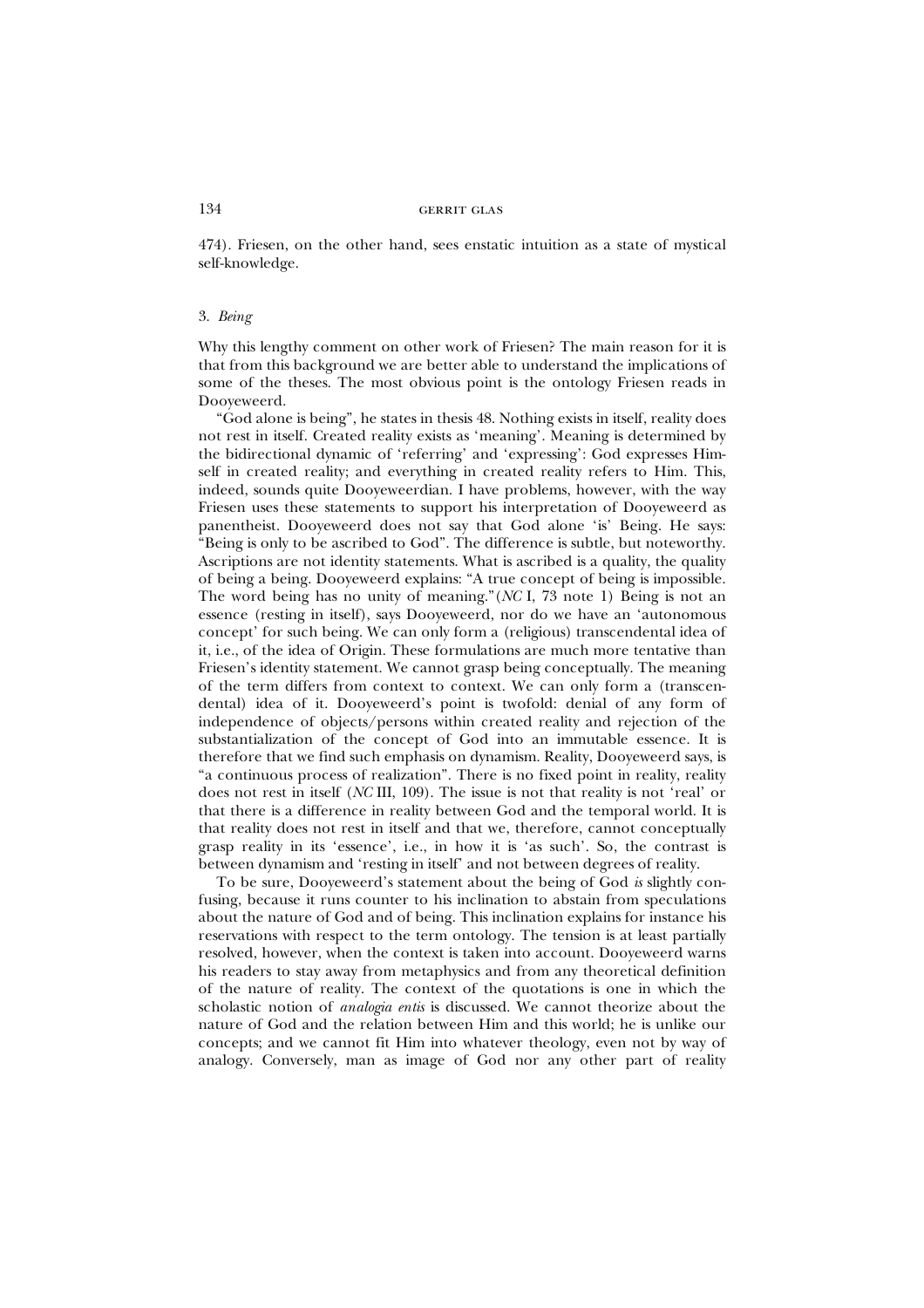resembles God in an analogical way. There is no such thing as analogical being. And then, in a footnote, Dooyeweerd adds that God alone can be ascribed being — i.e. not man, nor any (other) part of reality. In other words, paraphrasing, if he (Dooyeweerd) would be coerced to say something about being, then the only being to which being could attributed is God, but even then with many precautions and further qualifications.

In Friesen the context is quite different. Immediately after theses 48-50 he speaks of "the expression of higher reality in a lower reality" (thesis 51) and about the panentheism that is implied in Dooyeweerd's reference to the Paulinian "out, from and towards" of created reality to God (thesis 52). Panentheism means in this context that we live in God, but that God (though living in us) does not coincide with us. We are part of God, but this should not be explained in a monistic sense. This non-monistic participation is then further explicated with a scheme of higher and lower spheres of existence. Friesen suggests a threefold distinction between God's eternity, created eternity (the *aevum*; supratemporality) and created temporal reality. In this scheme God's eternity is at the highest level and temporal reality at the lowest, with the aevum as an "intermediate" (Friesen's term) between the two. The difference between this conception and classical pantheism is that in the latter God does not have an existence apart from created reality. 7

There exists an age-old world of ideas behind these formulations. We are here in the sphere of Neoplatonism and its Gnostic ramifications — Neoplatonism with its idea of a hierarchy of being (the 'great chain of being'), the soul as divine spark in a 'fallen' reality searching for the light of the eternal, reality as emanation of a world soul, and God and world relating to one another as mind and body. 8

I do not think Dooyeweerd should be situated in this world, nor do I believe he was a panentheist. There are many central themes in his philosophy that resist such interpretation: his persistent antimetaphysical stance, the idea of law as boundary between God and creation, his neocalvinistic valuation of ordinary life and 'naïve' experience, his rejection of the distinction between sacral and profane parts of reality, his denial of the idea of a ladder of being, and his rejection of Augustine's Neoplatonism with, *inter alia*., its lack of an intrinsic and truly historical conception of development (*NC* I, 179; see also Strauss 2004).

However, this having been said, it must be admitted that Dooyeweerd has given foot to Friesen's interpretation to at least some degree. There has in fact been a discussion about the presumed semimysticism of Dooyeweerd's concept of the heart for almost half a century (see Wiskerke 1978). Brüggeman-Kruijff (1981) has pointed out that there are similarities between Neoplatonism and Dooyeweerd with regard to the notion of time (time as medium). Geertsema (1970) has remarked that in spite of Dooyeweerd's emphasis on the

<sup>7</sup> What Friesen describes as panentheism would Vollenhoven have interpreted as 'partial theism' (deification of a part of created reality). From a Vollenhovean perspective the difference between pantheism and panentheism is not fundamental, but one of degree. <sup>8</sup> Very useful in this context is Cooper (2006).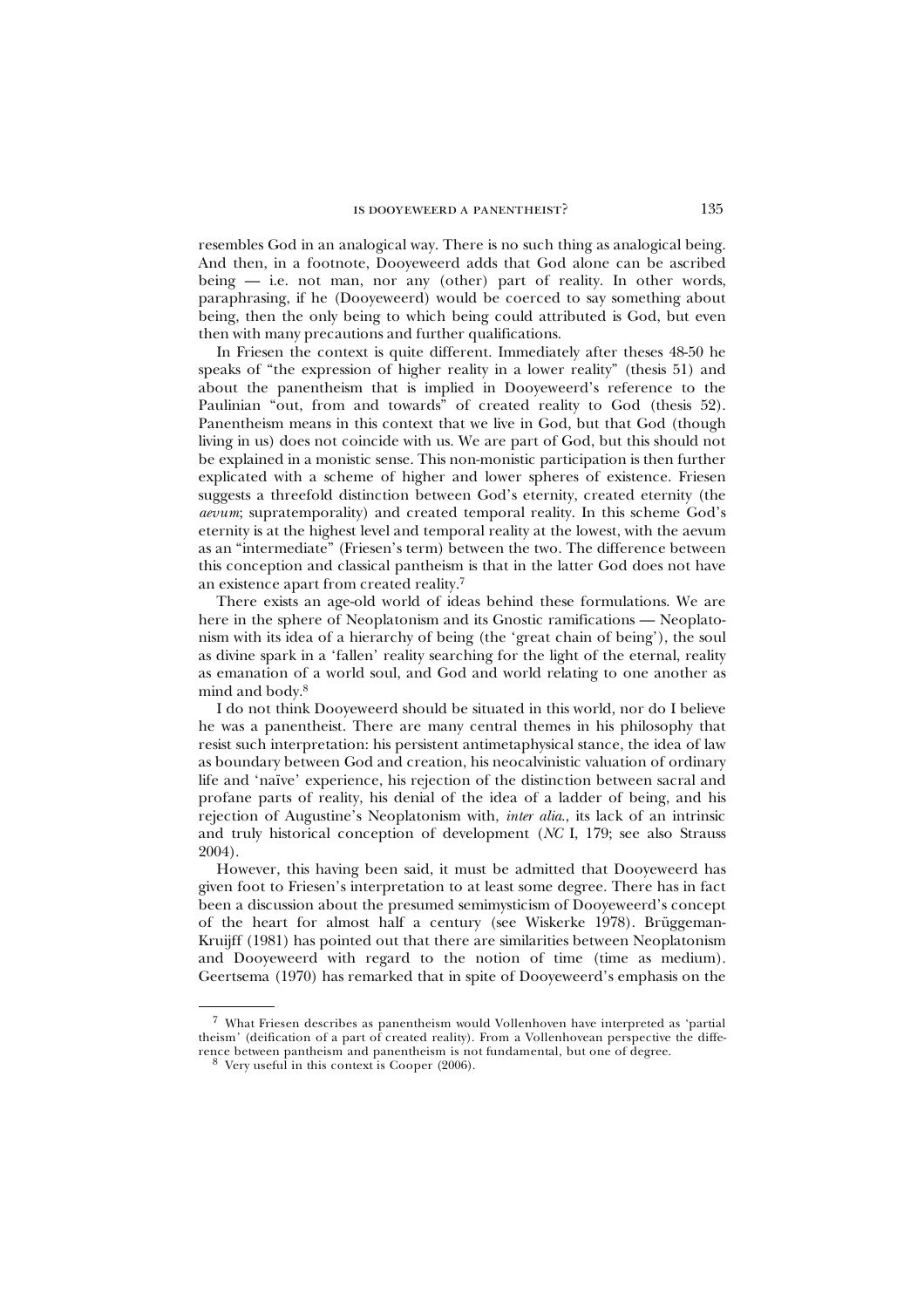discontinuity between God and creation, as expressed by concepts like boundary and law, there is also a suggestion of continuity: the prism metaphor with its idea of unity-in-Origin and diversity-in-time and the idea of supratemporal concentration of functions and modes. Elsewhere I have remarked that it is precisely the notion of Origin (and the transcendental framework in which this notion is caught) that limits the terminological field to a back-andforth between concentration and divergence, oneness and multiplicity, referring and expressing — at the expense of other anthropological notions such as otherness (in myself and of others), eccentricity, and self-relatedness (Glas 1996; see also Klapwijk 1987).

Moreover, as Geertsema has shown in his response to Friesen, Dooyeweerd has not always been consistent with respect to the issue of concentration. Usually he speaks of supratemporal concentration as if it is exclusively a matter of *direction* (or: dynamism). At other places, however, it seems as if the supratemporal sphere refers to a certain *state*, a mode of being, an intermediate area with its own characteristics. The latter way of conceiving the relation between God and earthly reality is indeed vulnerable to schematization in terms of higher and lower forms of functioning/being and suggests a certain continuity between God and man.

# 4. *Consequences of panentheism for cosmology and anthropology*

Friesen's panentheist interpretation has consequences for his view on individuality structures and on man. I will only briefly indicate these consequences. Geertsema's response goes more deeply into the two subjects and I basically agree with his comments and suggestions. So, how does Friesen's panentheist interpretation affect his view on Dooyeweerd's cosmology and anthropology? Individuality structures "differentiate out of supratemporal totality", he says (thesis 21). This formulation is consistent with the metaphor of the prism and the idea of concentration/divergence. However, in the context of Friesen's panentheist interpretation these formulations come close to the idea of creation continuously evolving from God. Friesen does not factually say this. He does not explicitly endorse the idea of creation continua nor does he speak of differentiation as creation. There are — in his account — some conceptual barriers left to prevent Dooyeweerd's philosophy from collapsing into straightforward Neo-Platonism. It is in fact the reason why he calls Dooyeweerd's philosophy panentheist instead of pantheist. There is for instance a difference between eternity and supratemporal totality. Individuality structures differenttiate from the latter, not from eternity. And creation is not the same as temporal becoming (tijdelijke wording). The differentiation of individuality structures should be interpreted as a matter of temporal becoming — and not of creation. So, Friesen has sufficient resources to resist the suggestion that he offers a Neo-Platonist interpretation. His interpretation is more subtle, but nevertheless one-sided. The panentheism he observes in Dooyeweerd's texts leads to an exclusive preference for the concentration/differentiation metaphor and to a heavy emphasis on the idea of the supratemporal heart as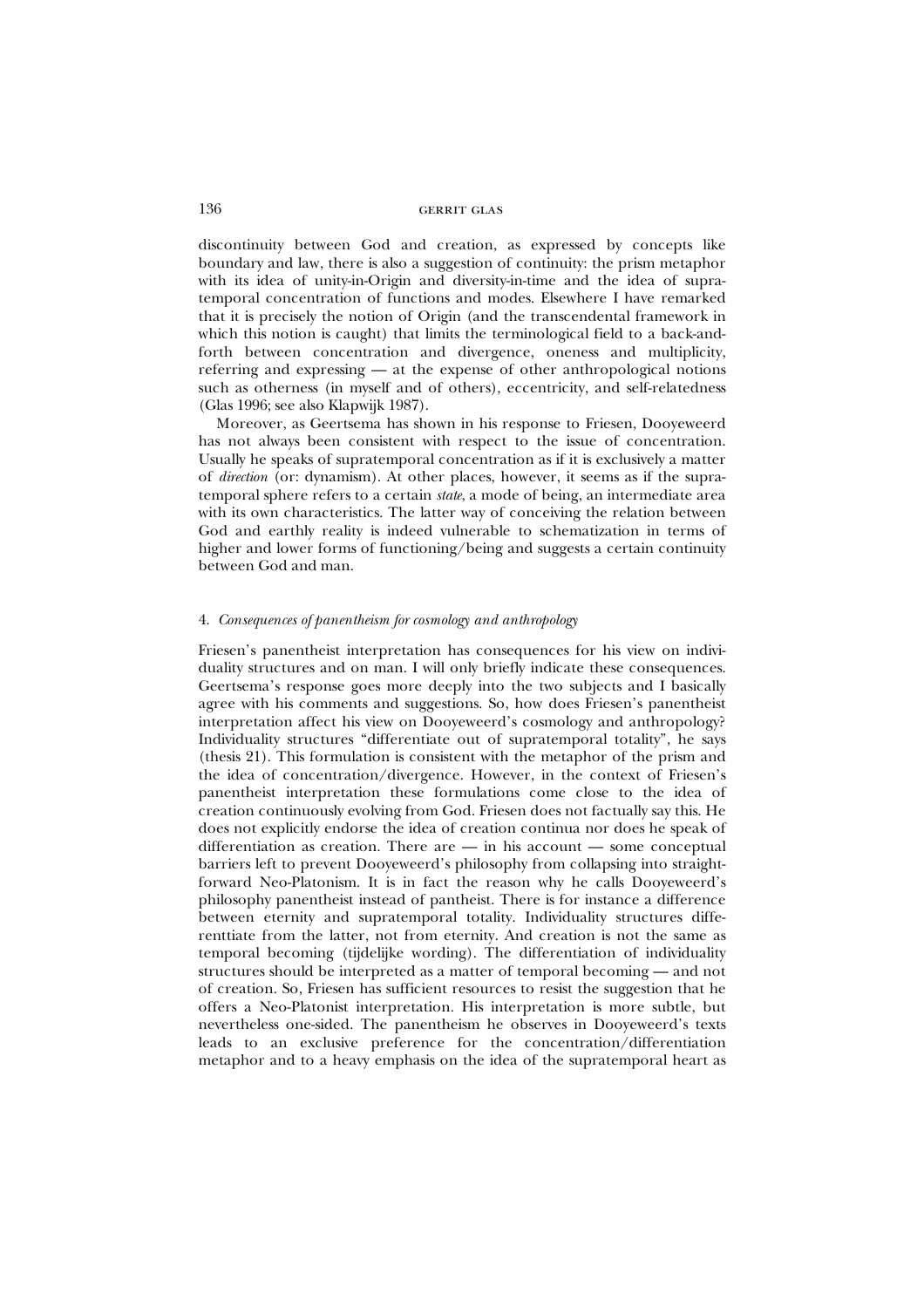concentration point from which not only human functions and substructures but in fact all individuality structures evolve. He, for instance, says that individuality structures "do not have any reality at all apart from man, their religious root" (thesis 26). This is one step further than Dooyeweerd ever went. Dooyeweerd's cosmology is indeed anthropocentric, but to say that individuality structures do not have reality apart from man is an exaggeration and drives reformational philosophy toward idealism. The issue of how physical and biotic entities have an existence apart from man is (almost) a blank spot in Dooyeweerd's theory of individuality structures. <sup>9</sup> As far as I know, Dooyeweerd never said they do not exist apart from man. He did say that the entire temporal cosmos (including physical and biotic objects) has 'fallen'. And he asserted that physical and biotic entities come to fulfillment in relation to mankind. But he never said that they do not exist apart from man.

Another point is negligence of the historical dimension. The excessive emphasis on concentration/differentiation leads to spiritualization of the relation between God and the world. It obscures the centrality of Dooyeweerd's notion of the historical as foundational layer in the process of opening-up of law spheres. The process of temporal differentiation depends in Dooyeweerd's view on the level of historical development, i.e., the level of civilization (*beschavingspeil*). This historical dimension lacks almost completely in Friesen's portrait of Dooyeweerd's theory of individuality structures and their unfolding (theses 21-35). Thesis 86, devoted to the process of unfolding, does not mention individuality structures (but only modal functions) as intrinsically related to the process of disclosure.

For anthropology basically the same picture emerges: (higher) supratemporal totality (unity) which differentiates in (lower) functions and substructures. The distinction between creation and temporal becoming is applied to this picture: human beings were "first" (? GG) created as undifferentiated supratemporal unity and "thereafter (? GG) formed, and placed within, or 'fitted within' temporal reality" (thesis 64). It is true that Dooyeweerd applies the distinction between creation and temporal becoming to man (Dooyeweerd 1942, proposition 29). However, he does not do this in terms of 'first' and 'thereafter'; nor in terms of an initial creation of undifferentiated supratemporal totality and a later temporal differentiation of functions and substructures. It is contradictory (and even nonsensical) in Dooyeweerds view to construe temporal relations between creation and processes within created reality (such as the process of temporal becoming). Creation is not subject to temporal relations. The use of terms like 'first' and 'thereafter' is inappropriate, therefore. Friesen's use of these terms is even more notable in view of the fact that thesis 64 begins with the assertion that man's creation as body and soul was completed at creation. This is exactly what Dooyeweerd says.

Within the panentheist framework it might be coherent what Friesen says, but I do not see this as argument in favor of this interpretation. It is the other

<sup>9</sup> See however *NC* II, 52 ff. where it is said that "man does not make his appearance in time until the whole foundation for the normative functions of temporal reality has been laid in the creation". See also *NC* II, 305.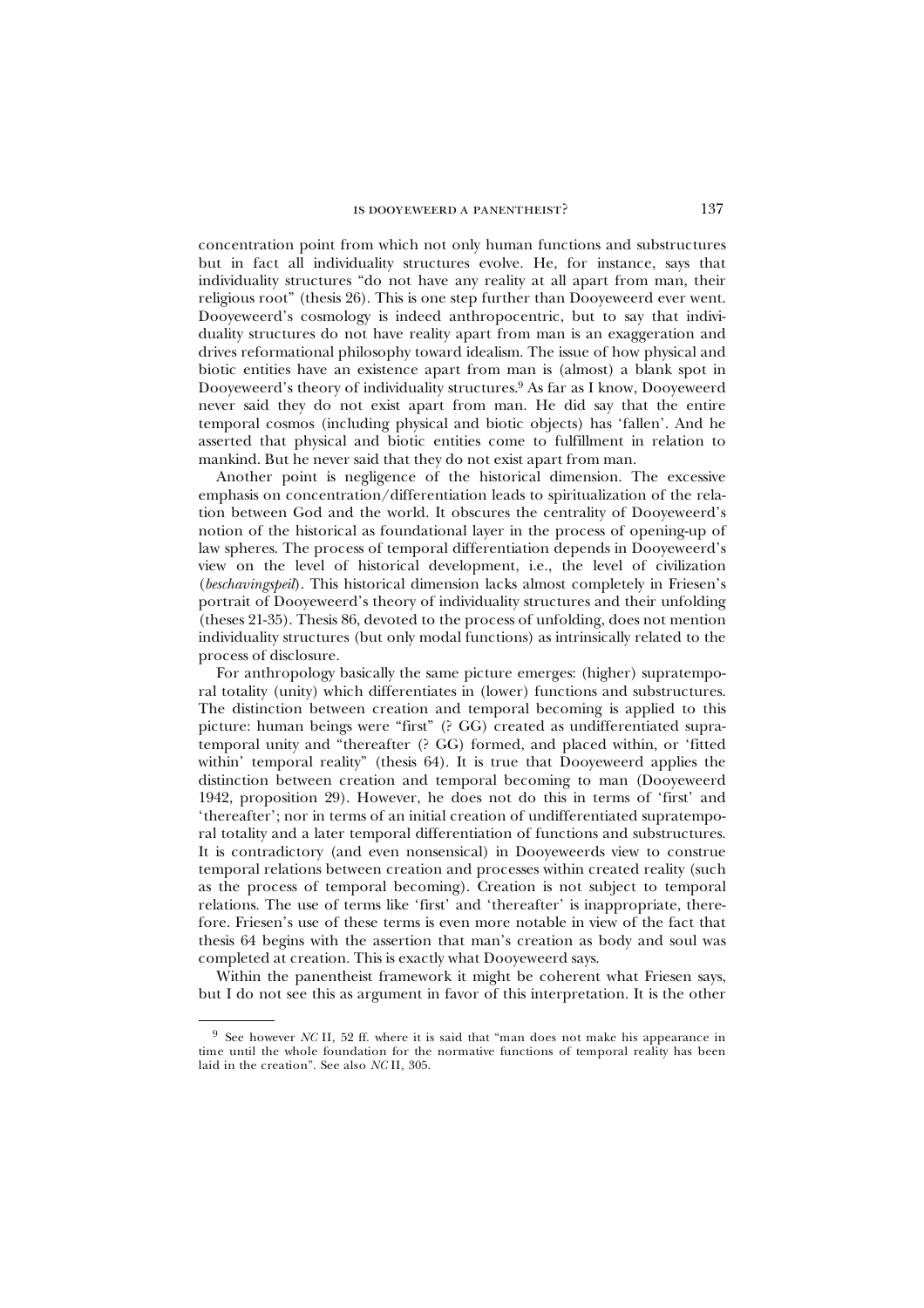way around: it is because of the fact that Dooyeweerd never speaks of the creation of man as undifferentiated supratemporal totality that we have to suspect the soundness of the panentheist interpretation. It is true that Dooyeweerd relates temporal becoming solely to the body. We have to remind however that the concept of body encloses all normative functions including the act-structure, so that if the supratemporal heart is taken as concentric directedness of functions (and not as state) there is no conceptual space for the view that man is first created as soul (understood as undifferentiated, supratemporal totality) and then (afterwards) temporally differentiates in the various bodily structures. The way Friesen expresses his view, is not completely consistent, therefore: thesis 64 begins with the fully Dooyeweerdian idea of the creation of man as a creation of body and soul. And then he says that creation of the soul comes first and temporal differentiation of bodily structures comes later.

To conclude, I mentioned Friesen's tendency to speak about the supratemporal heart as if it were a 'state' (of being), or as belonging to an 'intermediate state'. It is inevitable that this leads to a scheme of higher and lower functions and dualistic formulations. It comes as no surprise therefore that he says that "Man expresses or reveals his supratemporal selfhood in the lower (! GG) ontical realm of the temporal cosmos." (thesis 65). I refer here to what has been said about higher and lower functions and their relation to panentheism in the third section. The same thesis 65 states that we live "simultaneously in both the supratemporal aevum and the temporal world". Again, how could there be simultaneity between the supratemporal and the temporal? What could the concept of simultaneity, which by definition refers to temporal phenomena and relations, mean with respect to phenomena that escape from temporality? As Brüggeman-Kruijff (1981) and Geertsema (1970) have indicated in their in-depth studies, there are in fact confusing (and to my opinion incoherent) formulations in Dooyeweerd's work that point to the notion of a parallel existence of the temporal and supratemporal sphere. Friesen is right by pointing at these formulations, however he overemphasizes their overall importance and does not sufficiently acknowledge the prevailing terminology of dynamism, relatedness and boundaries.

#### 5. *Modes as modes of consciousness*

There is, finally, one aspect of Friesen's contribution that I want to address: his view on modes (aspects) as modes of consciousness. "Aspects are modes of consciousness or experience, not modes of being or properties of things". Dooyeweerd's 1974 interview with Magnus Verbrugge to which this statement refers, indeed says that aspects are "ways, fundamental *ways* in which man experiences reality". However, Friesen does not mention what Dooyeweerd immediately adds: "And at the same time, they are also the fundamental ways of his being and existence [*zijn bestaan, zijn Existenz*]." The word 'his' ('his being and existence') refers here to man. The context of this quotation reveals that Dooyeweerd is trying to explain how Abraham Kuyper's notion of sphere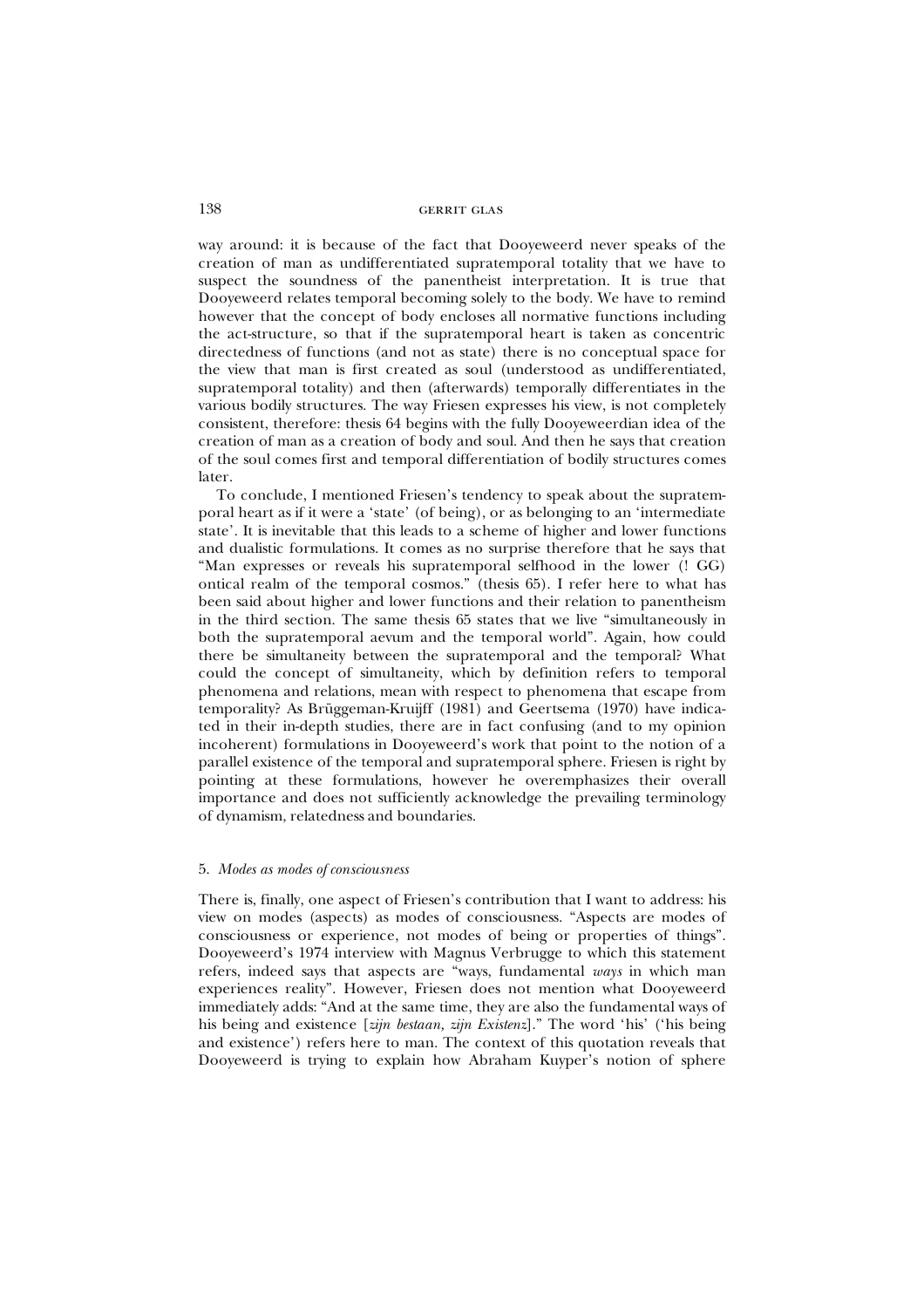sovereignty influenced his concept of modality, with its irreducible meaning kernel. Dooyeweerd says: "They are often called ways of being [*zijnswijze*], but the Philosophy of the Law-Idea has intentionally limited the term 'being' to God." But, again, this quotation should be interpreted from its context. From this context it is clear that the modal aspects with their sphere sovereignty indicate 'kinds' of relatedness of God and creation. <sup>10</sup> They are not just logical distinctions, nor projections from our own mind onto reality. They are 'kinds' of relatedness between God and created reality that determine the factual functioning of things, processes and composites of both. Dooyeweerd repeats in the interview what he had said in the *New Critique*, that God alone can be ascribed being. Created reality exists in the mode of dependence. But this dependence does, of course, not mean that things exist only in the mind of the knower. So the order is: created reality exists as meaning; meaning is referring and expressing, it is dynamic; meaning is a way of being given ('wijze van gegeven zijn') of this dynamic; the primary distinctions in the way of givenness of created reality are modal; things can only be thought philosophically on the basis of these modal distinctions.

The other reference — to the lengthy and illuminating response to van Peursen's critical questions — does not hold either, and basically reiterates these points. Van Peursen (1959, 166) had suggested that the modal spheres better can be conceived as product of theoretical abstraction instead of as transcendental conditions for all possible human experience (and theorizing). To this Dooyeweerd (1960) responds that this approach boils down to a subjectivizing of the idea of creation order. The meaning kernel of modal laws is not found by theoretical abstraction, nor within naïve experience; the differentiation of modal meaning has to be presupposed transcendentally and must tentatively be interpreted in philosophy, which is in dialogue with the special sciences and naïve experience.<sup>11</sup> "The dynamics of meaning", it is added, "can only realize itself in the indissoluble correlation of law- and subjectside of our temporal horizon of experience *and existence*."(Dooyeweerd 1960, 109; italics added by GG) Dooyeweerd indeed says that modes are not modes of being and that modes are not properties of things. But this does not mean that he denies existence of these modes outside the human mind. What he denies is existence of things, i.e., things conceived as (philosophically) hypostasized bearers of properties. Modal aspects and the laws that hold for the aspects are fundamental in the sense that they have to be presupposed (transcendentally)

<sup>10</sup> "But the idea of sovereignty in its own sphere has had such a great influence on the Philosophy of the Law-Idea because Kuyper immediately based it on the revelation concerning creation — that God created all things according to their kind [*aard*], that is something that is expressly said there. Which makes it clear that *kind* is not dependent on human thinking, and not set up [*ingelegd*] by man by means of logical distinctions." See: http://www.members.shaw. ca /aevum/1974Interview.pdf.  $\frac{11}{11}$  I recommend this article for several reasons: emphasis on supratemporality as direc-

tedness; clear expression of the idea of law as referring to the law-side of created reality (with even a suggestion of a distinction between creation order and laws understood as lawside of reality), clarification of Dooyeweerd's views on (existential) phenomenology and on time.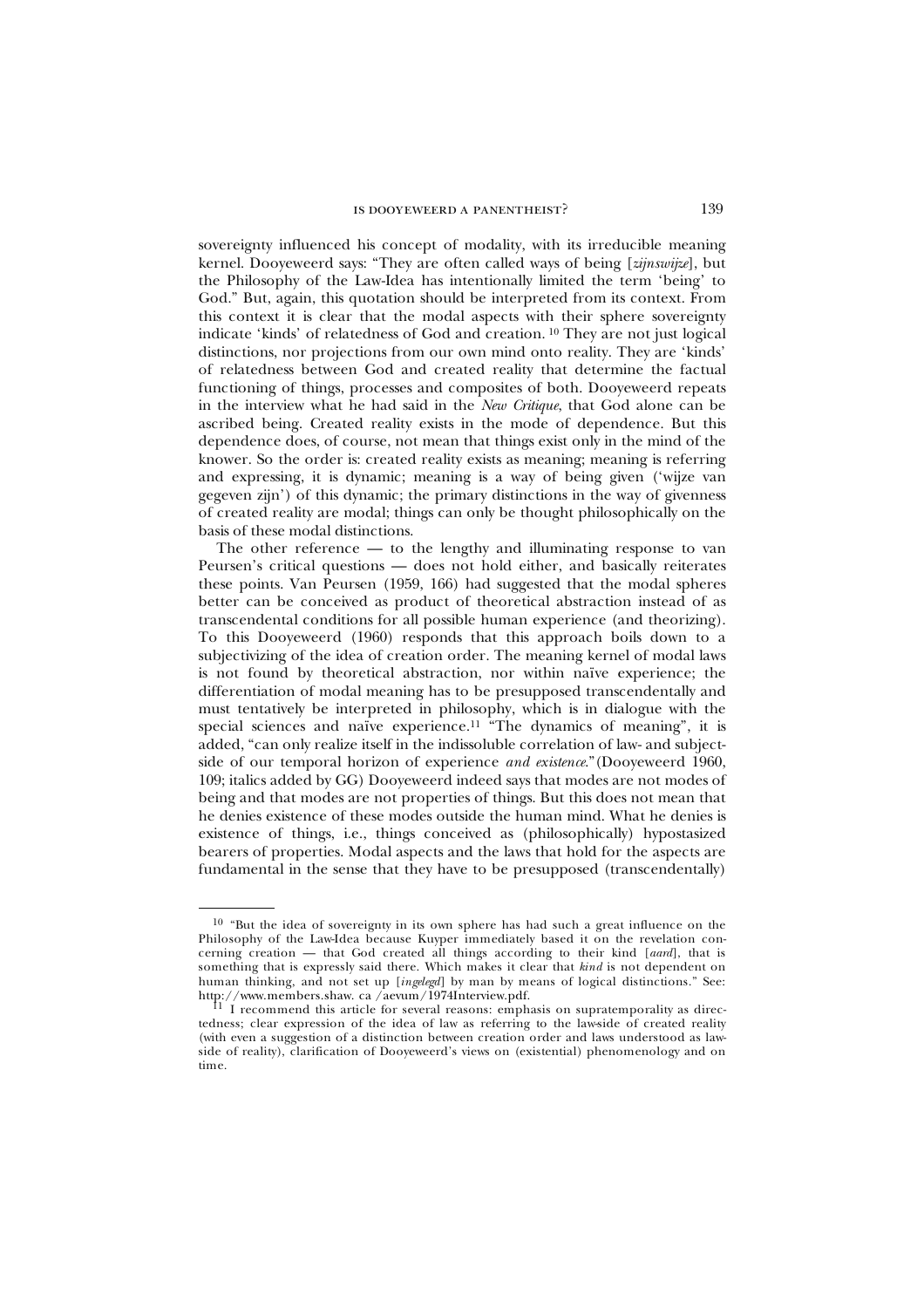in order to do justice to the way created reality is given to us, i.e. as a manyfaceted dynamic of meaning.

## 6. *Conclusion*

I acknowledge Friesen's theses as an intriguing contribution to the ongoing debate on Dooyeweerd's systematic philosophy. Friesen's panentheist interpretation of Dooyeweerd has to be rejected, but Friesen's work has the merit of making us aware of certain aspects of Dooyeweerd's thought that might give rise to such interpretation. The degree of detail with which this interpretation is supported adds to the value of his contribution.

# *References*

- Brüggeman-Kruijff, A.T. (1981), 'Tijd als omsluiting, tijd als ontsluiting', *Philosophia Reformata* 46, 119-163.
- Cooper, J.W. (2006), *Panentheism. The other God of the philosophers,* Grand Rapids: Baker Academic.
- Dooyeweerd, H. (1942), 'De leer van den mensch in de Wijsbegeerte der Wetsidee', *Correspondentie-Bladen* VII, 134-144.
- Dooyeweerd, H. (1953-1958), *A New Critique of Theoretical Thought*, Vol. I-IV, Amsterdam/Paris/Philadelphia: Presbyterian and Reformed Publ. Comp. (cited as *NC*)
- Dooyeweerd, H. (1960), 'Van Peursen's critische vragen bij "A New Critique of Theoretical Thought"', *Philosophia Reformata* 25, 97-150.
- Friesen, J.G. (2003a), 'The Mystical Dooyeweerd. The Relation of His Thought to Franz von Baader', http://www.ArsDisputandi.org, 3, 6 March 2003.
- Friesen, J.G. (2003b), 'The mystical Dooyeweerd once again. Kuyper's use of Franz von Baader', http://www.ArsDisputandi.org, 3, 23 December 2003.
- Friesen, J.G. (2005a), 'Dooyeweerd, Spann, and the philosophy of totality', *Philosophia Reformata* 70, 2-22.
- Friesen, J.G. (2005b), 'Dooyeweerd versus Vollenhoven. The religious dialectic within reformational philosophy', *Philosophia Reformata* 70,102–132.
- Geertsema, H.G. (1970), 'Transcendentale openheid. Over het zinkarakter van de werkelijkheid in de wijsbegeerte van H. Dooyeweerd', *Philosophia Reformata* 35, 25-36 and 132-155.
- Glas, G. (1996), 'Filosofische antropologie', in R. van Woudenberg (red.), *Kennis en werkelijkheid. Tweede inleiding tot een christelijke filosofie,* Amsterdam: Buijten & Schipperheijn.
- Klapwijk, J. (1987), 'Reformational philosophy on the boundary between the past and the future', *Philosophia Reformata* 52, 101-134.
- Kuyper, A. (without year; 1899), *Het Calvinisme. Zes Stone-lezingen in oktober 1898 te Princeton (N.-J.) gehouden,* Amsterdam-Pretoria: Höveker & Wormser.
- Kuyper, A. (1908), *Encyclopedie der Heiligen Godgeleerdheid,* Kampen: Kok.